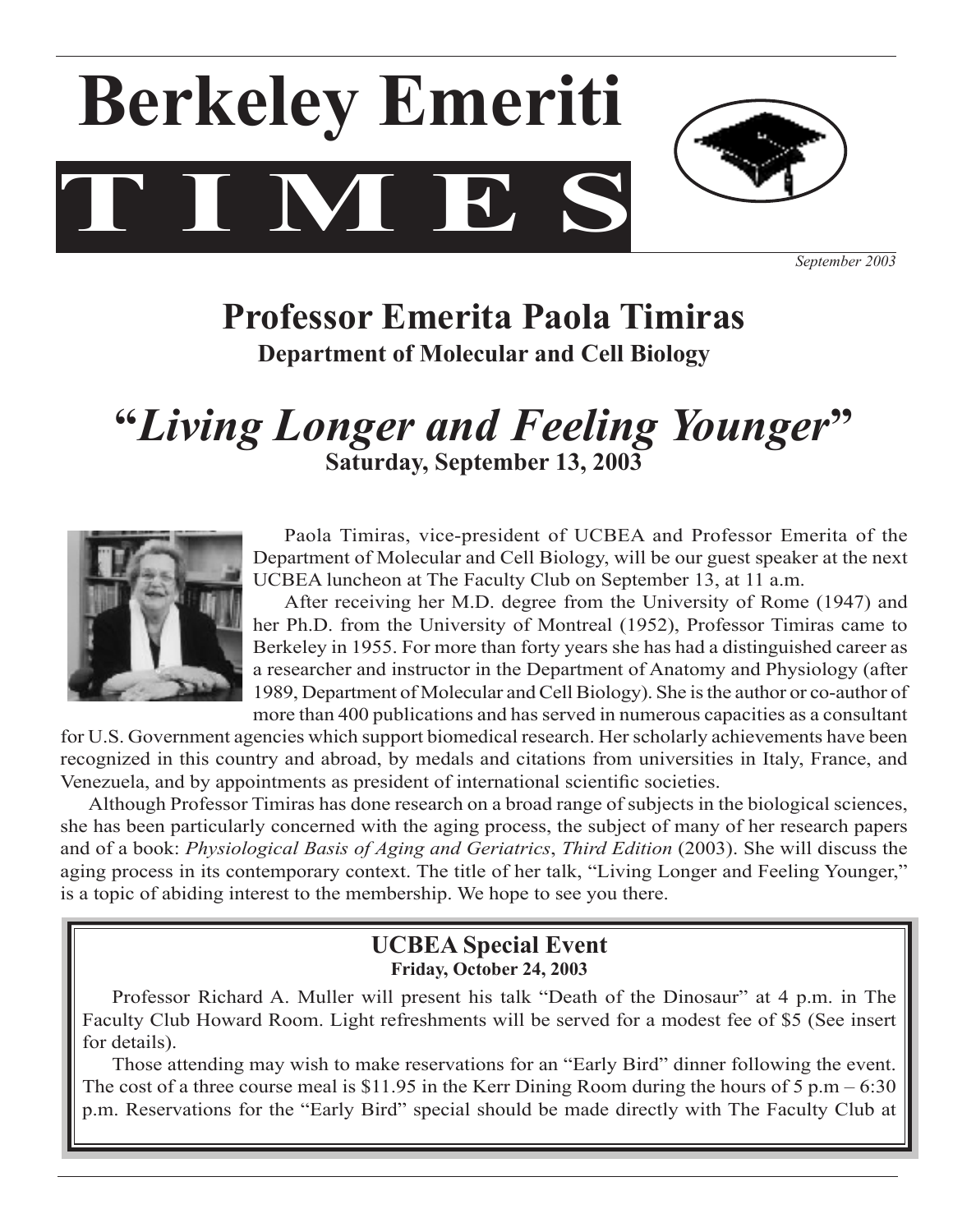#### **UCB EMERITI ASSOCIATION EXECUTIVE COMMITTEE**

#### **2003-2004**

**President** Gene Brucker

**Vice President** Paola Timiras

**Secretary-Treasurer**  Joseph Garbarino

**Stewards** Betty Carpenter Sue Cork Mary Dee Vermeulen Todd Smith

**Members at Large** Claude Babcock George Leitmann Austin Ranney Larry Waldron

Sheridan Warrick

**Mailing Address** UC Berkeley Emeriti Association 2 Boalt Hall, # 7200 Berkeley, CA 94720-7200

**Director, UCB Retirement Center** Shelley Glazer 510/642-5461 sdg@uclink.berkeley.edu

**Administrative Specialist** André S. Porter asporter@uclink.berkeley.edu

| Office                                | <b>UCB Retirement Center</b><br>2 Boalt Hall, #7200<br>Berkeley, CA 94720-7200             |
|---------------------------------------|--------------------------------------------------------------------------------------------|
| Hours                                 | Monday – Friday<br>8:30 am-4:30 p.m.<br>Closed Noon-1 p.m.                                 |
| Telephone<br>Fax<br>Web site<br>Email | 510/642-5461<br>510/643-1460<br>http://thecenter.berkeley.edu<br>ucbrc@uclink.berkeley.edu |



Published before each meeting of the UC Berkeley Emeriti Association: To provide closer networking for members with meeting announcements, meeting reviews, executive committee actions, pertinent campus news, and to reach out to members who cannot attend the meetings. Editor: Claude Babcock Phone: 510/848-3368

Email: cbabcock@uclink.berkeley.edu

 On Saturday, May 3, Professor Robert J. Full of the Department of

Integrative Biology gave UCBEAluncheon attendees a superbly informative and entertaining report of his research on animal locomotion.

**No Need to Invent the Wheel - This Research Has Legs!**

 Animal evolution did not develop wheels, but legs will do. Whether a creature has 2, 4, 6, 8 or 44 legs, itslocomotion is wondrousto see in Professor Full's videos.

 Photographic study of animal movement really began in 1873 when Leland Stanford contended that a running horse simultaneously has all four feet off the ground. Using a camera capable of a rapid succession of photos, the precursor of motion picture cameras, Eadweard Muybridge settled the issue in Stanford's favor. Today, high-speed digital video cameras used in Professor Full's Poly-PEDAL laboratory can take up to 50,000 pictures per second.

 We were shown a cockroach running freely over terrain with obstacles three times hip height. At high speed the American cockroach rises to an upright bipedal running position, giving the impression of a human sprinter coming out of the starting blocks.

 The amazing stability in animal locomotion arises from mechanical principles, not from a complex of sensors and feedback circuits. Recognition and understanding of this self-stabilization is very significant in the design of robots – computer brains are not needed. However, in Full's group the designers of robots, while inspired by nature, do not imitate it, and in fact may improve desired aspects of performance. Artificial creatures do not have to struggle to survive and reproduce. We were shown robots crawling and swimming over land and water, unfazed by being accidentally inverted. 

 In a video, two geckos were shown moving equally fast over a flat surface, but one was running on a horizontal surface, and the other on a vertical, molecularly smooth surface. The audience was challenged to tell which was which but could not! How is it possible for these tropical lizards to move rapidly upward against gravity on a smooth surface? The mechanism, Full's group has discovered, is in the extraordinarily fine hairs on the feet of the gecko which bring the molecules of the surface and of the hairs into such close proximity that very short-range inter-molecular attractive forces, Van der Waals forces, come into action.

Professor Full's research is striking in its interdisciplinary and collaborative nature. It involves biologists, ecologists, engineers, materials scientists and computer scientists. His approach emphasizes that science and education are social processes. Undergraduates as well as graduates and post docs do research in his lab. He has taught a course in middle school, where he finds the students to be extremely creative – they do not yet know what cannot be done. His opennessto collaboration is attractive, and in a gracious note at the beginning of histalk, he recognized the support of campus administrators for his program, particularly acknowledging that of UCBEA President Louise Taylor during the reorganization of biology at Berkeley.

 In his younger days, Professor Full aspired to be a major league baseball player and was good enough to try out for the Pittsburgh Pirates. However, injury ended that possibility. Pittsburgh's loss is Berkeley's gain, and Professor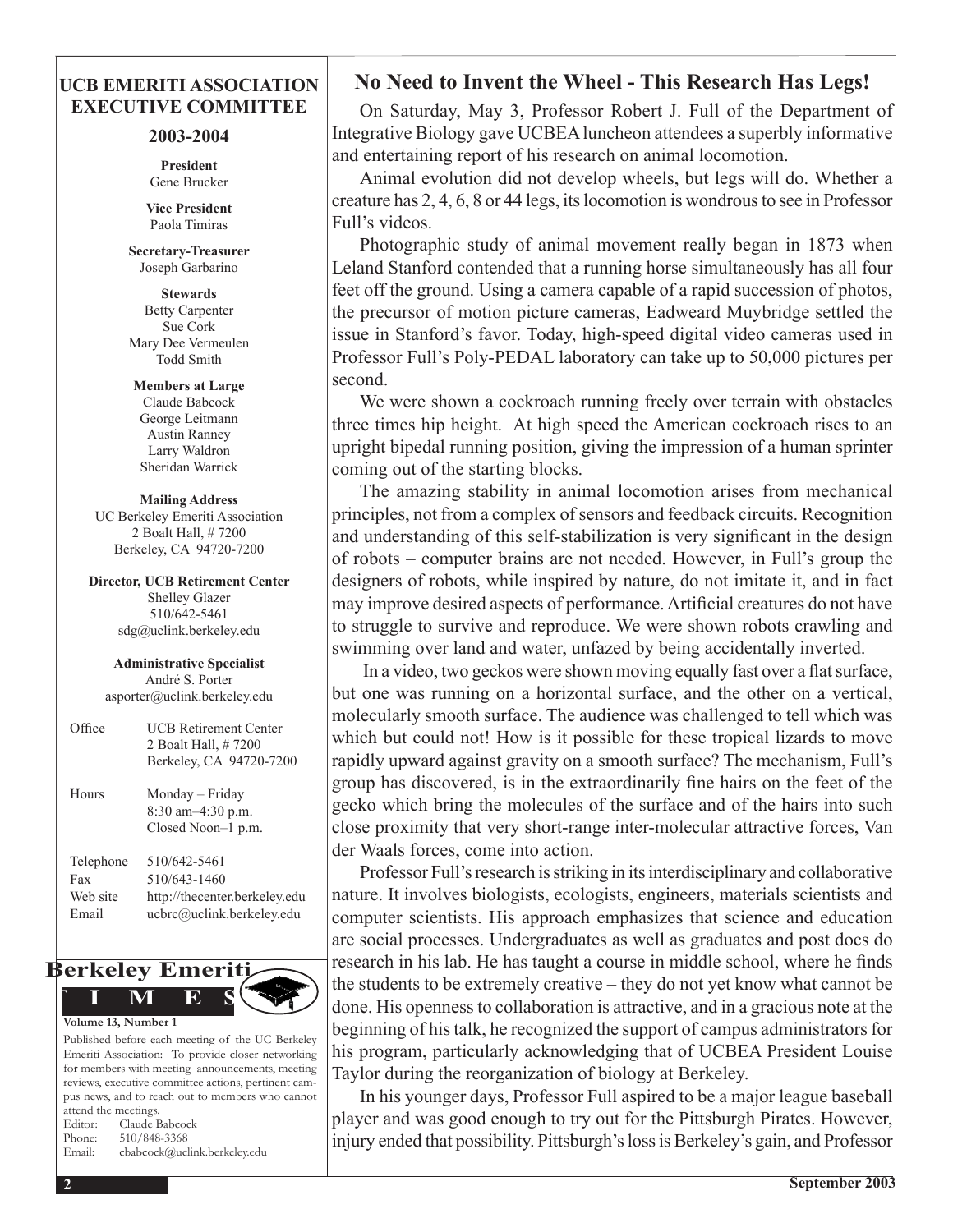Adrian Harris, UCLA Vice Chancellor-Planning, Emeritus, has, since his retirement, chaired the systemwide Council of University of California Retiree Associations (CUCRA) and the Joint Benefits Committee which raises issues with the UC Office of the President on protecting and enhancing benefits to UC annuitants. He also served as CUCRA representative to the UCRS Advisory Board which advises the President on retirement issues.

 Recently,Adrian has begun a Q andAcolumn for the UCLA emeriti and retiree newsletters, covering issues such as funds available in tax-deferred plans offered by the Regents, benefits to surviving spouses and benefits to a second spouse.You may receive this same advice  $-$  individualized – by contacting him at harris@ucla.edu. If you do not have email, contact the Center (510/642- 5461), and they will set up a telephone appointment for you.

#### **Reduce Unwanted Phone Calls and Email**

 If you have not registered for the National "Do Not Call" list you can do so by calling 888/382-1222, or you can register online at www.donotcall.gov. Registrations is free and active for five years. Telemarketers must stop calling, and you can file a complaint, three months after your registration date.

 If you register before August 31, you can expect the following:

 September 2003 – Telemarketers must remove "Do Not Call" numbers from marketing lists. They have thirty days to remove names and phone numbers once you register.

 October 2003 – Unwanted calls must stop. 

Telemarketers can be fined up to \$11,000 for each call.

*Do not be fooled into paying fraudulent service companies offering this same service. Many are identity thieves trying to steal your personal information.*

#### **Tips for reducing junk email (Spam)**

 Keep your email address private, and ask your friends and family to keep your address private, as well.

Avoid submitting a friend's email address in an online form. Send your friend the web address.

 Use a free email account (Hotmail, Yahoo, etc.) for making online purchases and for completing Internet request forms, subscriptions, etc. – many online



#### **September and October on Campus**

Wednesday Noon Concerts, Chevron Auditorium (I-House)

| September 3        | Tiffany Shiau, Piano                                              |
|--------------------|-------------------------------------------------------------------|
| September 10       | Hannah Son, soprano: Korean                                       |
|                    | songs, Stephen Higa, voice, guitarra<br>saracenica and percussion |
|                    |                                                                   |
| September 17       | Mozart Clarinet Quintet, K. 581                                   |
| September 24       | University Symphony Orchestra                                     |
| October 1<br>piano | Cary Koh, violin and Miles Graber,                                |
| October 8          | Robert Calonico, clarinet                                         |
|                    | Jacqueline Chew, piano                                            |
| October 15         | Alexandra Roedder, cello, Adam                                    |
|                    | Scow, violin, Tiffany Shiau, piano                                |

#### October 3 – 19

#### *Foe*

Zellerbach Playhouse, \$8-\$14

World premiere of *Foe* (J.M.Coetzee), adapted and directed byAssistant Professor Peter Glazer, presents a provocative and political rereading of Daniel Defoe's *Robinson Crusoe,*  told from the point of view of a female castaway.

Tuesday, October 21, Noon Morrison Library Berkeley Writers at Work

Linguistics Professor John McWhorter – author of *The*